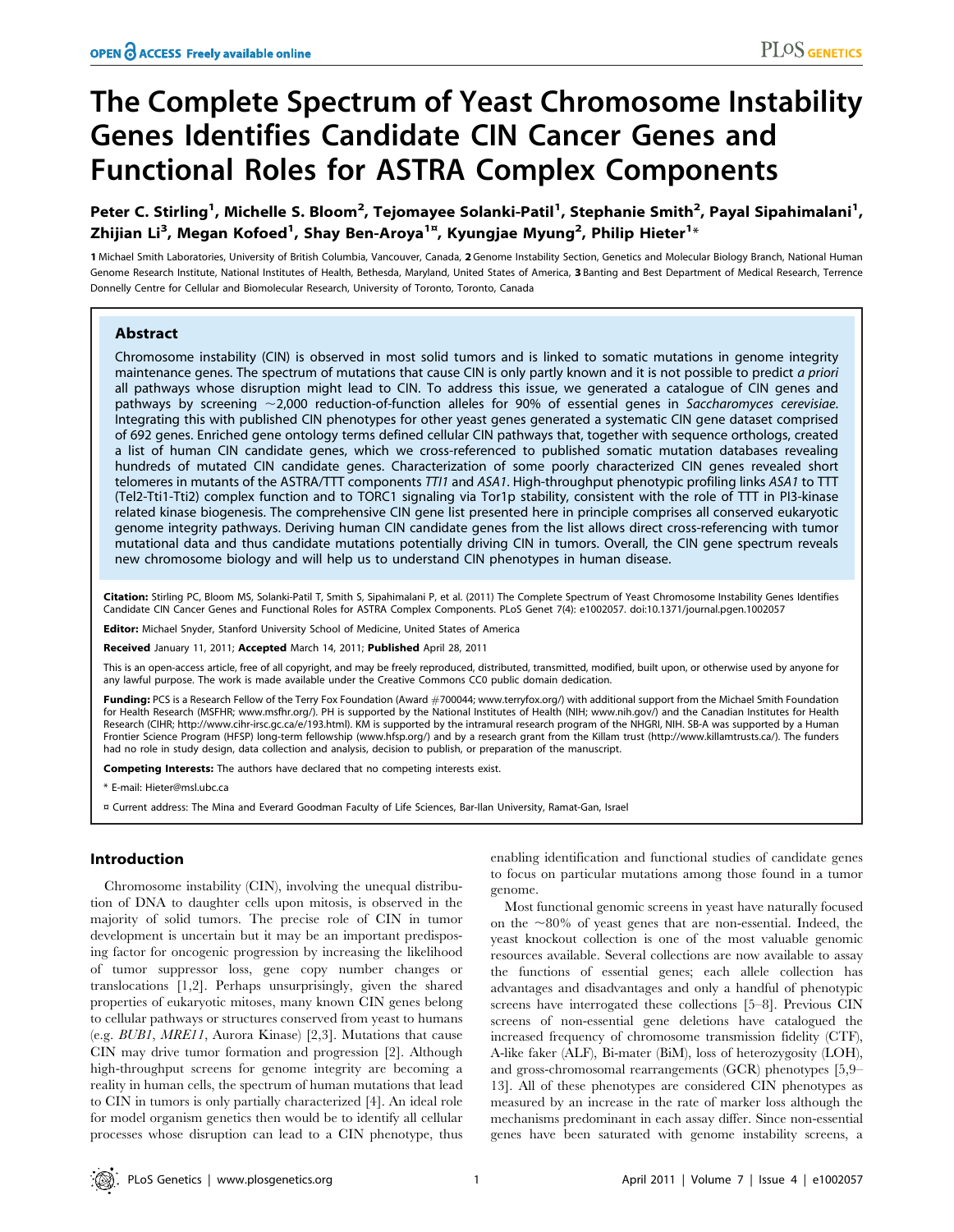## Author Summary

Cancer results from mutations that alter the function of normal genes. The results of these mutations directly lead to the known properties of cancer cells, for example, overproliferation or resistance to cellular death signals. An additional property of most tumors is chromosome instability (CIN)—the unequal distribution of DNA to the daughter cells following cell division. While CIN appears to be important for the formation of many tumors, the mutations that can lead to CIN are not well understood. Here we used a simple model cell, budding yeast, to systematically identify genes whose mutation can lead to CIN. Our data identify previously uncharacterized CIN genes that we show play a role in the stability of important cellular signaling proteins. Moreover, our results directly predict human CIN candidate genes, hundreds of which are mutated in tumors. Together our data create a resource for understanding new chromosome biology and the genetic basis of CIN in human cancers.

comprehensive screen of essential genes would create a high quality list of eukaryotic genome integrity pathways.

Here we investigate CIN phenotypes in  $\sim$ 2000 alleles of 1038 essential genes. When combined with published data for nonessential genes this resource defines yeast genome integrity pathways involving 692 genes and 387 enriched gene ontology (GO) terms. Using sequence orthology and the enriched GO terms to delineate CIN pathways, our data creates a list of cross species candidate human CIN genes. In principle, the yeast CIN gene catalogue described here comprises all conserved eukaryotic genome integrity pathways. Cross-referencing the derived human candidate CIN gene list with somatic mutations in human cancer reveals hundreds of CIN candidates mutated in tumors. Moreover, since tumor genomes typically contain many mutations this reference list of candidate CIN genes could help prioritize functional testing of novel somatic variants.

The CIN gene list also provides biological insights at the level of genome integrity pathways and individual CIN genes. As an example, we conduct a directed secondary screen for telomere length in poorly characterized essential CIN mutant strains. We identify four novel telomere modulators including two subunits of the ASTRA (ASembly of Tel, Rvb and Atm-like kinase) complex, TTI1 and ASA1 [14]. ASTRA is an essential seven-subunit protein complex with a proposed role in chromatin biology [14]. Recent work highlights functional interactions among ASTRA subunits in metazoans; namely the TTT complex (Tel2-Tti1-Tti2) and the R2TP (Rvb1/2, Tah1, Pih1) complex which together affect biogenesis of phosphoinositide-3 kinase related kinase (PIKK) complexes [15–18]. Therefore, ASTRA likely represents the interaction between yeast TTT, R2TP (or at least Rvb1/2) and a substrate PIKK. Our phenotypic analysis suggests that Asa1p functions with TTT to direct the biogenesis of PIKKs. Genome-wide phenotypic profiling of double mutants by synthetic genetic array (SGA) reveals strong TORC1 defects in TTT-ASA1 mutants which are likely due to reduced TOR-protein levels. Our data suggest that TTT function is conserved in yeast, and that its uncharacterized interacting partner, Asa1p, functions in the TTT pathway.

# Results/Discussion

#### A catalogue of chromosome instability genes

To approach a complete list of all CIN genes in yeast we performed overlapping genome instability screens on three collections of essential gene alleles representing 90% of essential genes (Figure 1A). The DAmP (decreased abundance by mRNA perturbation) collection, which disrupts mRNA stability by inserting  $KanMX$ , encoding G418 resistance, into the 3'UTR of 880 essential genes [6], was screened for CTF [19] and GCR [12]. A collection of 362 ts-alleles created de novo using the diploidshuffle method [5,10] was screened for CTF and ALF phenotypes and a collection of 755 ts-alleles collected from the yeast community and integrated into a standard genetic background (Z. Li, Charles Boone manuscript in preparation) was screened for CTF and GCR (Figure 1A). The three CIN assays measure different types of genome instability: CTF measures whole chromosome loss, ALF can detect chromosome loss, gene conversion and chromosome rearrangements (i.e. deletions or translocations with DNA loss), and GCR measures chromosome rearrangements, primarily in the form of terminal chromosomal deletions [12,13]. Overall each allele was screened by two CIN assays, linking 257 essential genes to a CIN phenotype, including a large majority not previously associated with CIN (Table S1). To generate a catalogue of all yeast genes associated with CIN we compiled published genome-wide screens for CTF, ALF, Bi-Mater (BiM), loss of heterozygosity (LOH) and GCR as well as chromosomal marker-loss phenotypes reported in the Saccharomyces genome database (SGD: www.yeastgenome.org) for individual CIN gene mutants [5,9–13,20,21]. When combined with our data, 692 verified yeast ORFs are mutable to a CIN phenotype (Figure 1B. Table S1). Approximately half of these genes (52%) were either identified by  $\geq$  two independent experiments or showed reproducibly strong CIN phenotypes (Table S1). Proportionally there are more essential CIN genes (323/1156, 28%) than non-essential ones  $(369/\sim4800, 7.7%)$  although the absolute numbers are similar. In general, CIN genes encode nuclear proteins and nuclear localization correlates with a stronger or higher confidence CIN phenotype (Figure 1B). Based on their descriptions in SGD, published associations, and GO terms, the CIN genes can be grouped into a handful of cellular processes (Figure 1C, Table S1).

The breadth of the CIN gene list suggests that many biological processes protect genome integrity. A large proportion of CIN genes function in predictable pathways (e.g. approximately 40% function in mitosis, DNA replication, repair or modification; Figure 1C). Another 20% of CIN genes function on or near DNA in pathways known to impact genome stability (i.e. transcription, RNA processing, nuclear transport or the proteasome). The remaining 40% of CIN genes work in peripheral biological pathways, (Figure 1C) some of which have established links to genome integrity (e.g. iron-sulfur protein biogenesis) [22] and others with unknown connections to CIN (e.g. tRNA synthesis, GPI-anchors, secretion). The mechanism of CIN for most genes and cellular pathways will require further experiment. However, the entire CIN gene list can also serve as a resource for guiding human CIN candidate gene identification in cancer somatic mutation data.

# CIN-associated cellular pathways and human CIN candidate genes

The comprehensive nature of the CIN screens performed allows a description of the cellular pathways that are most readily mutable to CIN. These pathways may represent those most likely to cause CIN when mutated at random in a neoplasia. We calculated enriched GO terms for the entire CIN gene list using all genes screened as a background gene set (see Materials and Methods). This analysis identified 387 GO terms enriched within the CIN gene list (CIN-GO terms; Figure 2A, Table S2). The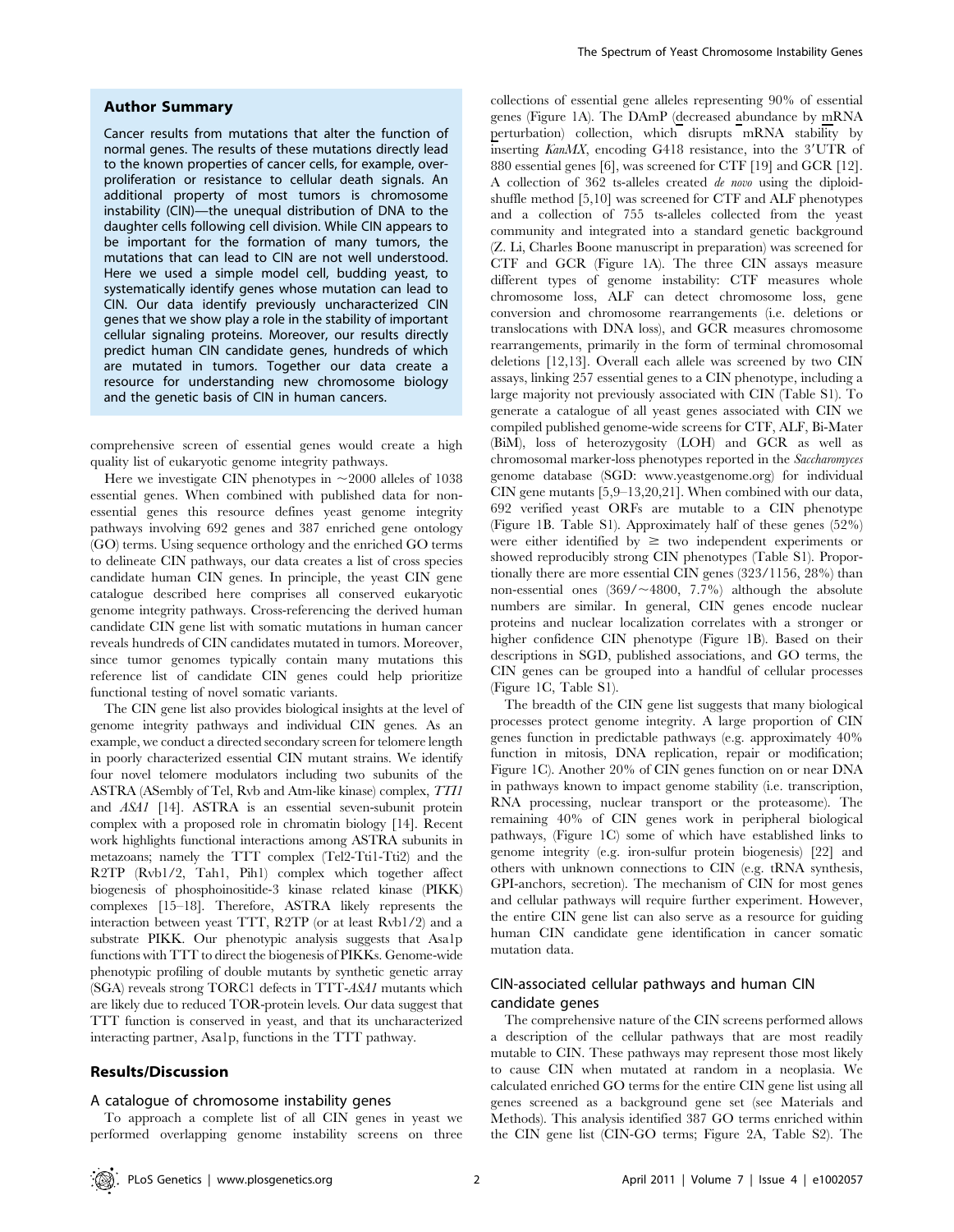

Figure 1. The spectrum of chromosome instability genes in yeast. (A) Schematic of genome integrity screens showing the cellular phenotype measured (top box – i.e. pigmentation for CTF, capacity to mate for ALF, acquired 5'FOA and canavanine resistance for GCR), the chromosomal context of the CIN marker (lower box; blue line indicates chromosome, black oval indicates the centromere, other features are described below) and the type of alleles screened by each assay (bottom). For CTF (left), red pigment accumulates due to a block in adenine production (ade2-101) that is relieved in the presence of SUP11 (black rectangle) carried on a non-essential fragment of chromosome III or VII (CF) (Blue line). Strains carrying the CF will be unpigmented while those that lose the CF will be red. Colonies of mutants with whole chromosome instability will grow with red sectors in an unpigmented colony. For ALF (center), loss of the MAT<sub>a</sub> locus leads to dedifferentiation to an a-mating phenotype.  $\alpha$ -mating type mutant strains are mated to a MATa test strain and growth of diploid mated progeny is assessed on selective media, where the ability to mate and form diploids reflects loss, deletion or inactivation of the MAT $\alpha$  locus. For GCR (right), URA3 is integrated near the CAN1 gene on the left arm of chromosome V where the distal portion of the chromosome arm is non-essential. GCR assay strains are patched onto double counter-selection media where only ura3, can1 strains can survive thus revealing increased rates of terminal chromosome arm deletion and non-reciprocal rearrangements. (B) Overview of CIN gene list. (i) CIN mutations in essential, non-essential and overexpressed genes. (ii) Overlap among five high-throughput CIN phenotypes links 683 of the CIN genes (overlap of 36 LOH mutants (dotted lines) is not shown for clarity). (iii) CIN phenotypic strength in nuclear localized versus other genes. Bars colored according to 1C. (C) Cellular schematic of 692 CIN genes grouped according to function (Table S1). The large dotted circle represents the nucleus. Colors indicate a strong phenotype (red) or a weak phenotype (blue) where darker represents CIN in multiple assays and lighter represents CIN in a single assay. Yellow boxes and bold labels indicate groups, and dotted circles and italic labels indicate subgroups or protein complexes. Subgroup abbreviations; IMP – inosine monophosphate synthesis; SRP – signal recognition particle; GPI – glycophosphatidylinositol synthesis; NUP – nucleoporins; PFD – prefoldin complex; FeS – Iron Sulfur cluster synthesis; m-ribosome – mitochondrial ribosomal subunit. doi:10.1371/journal.pgen.1002057.g001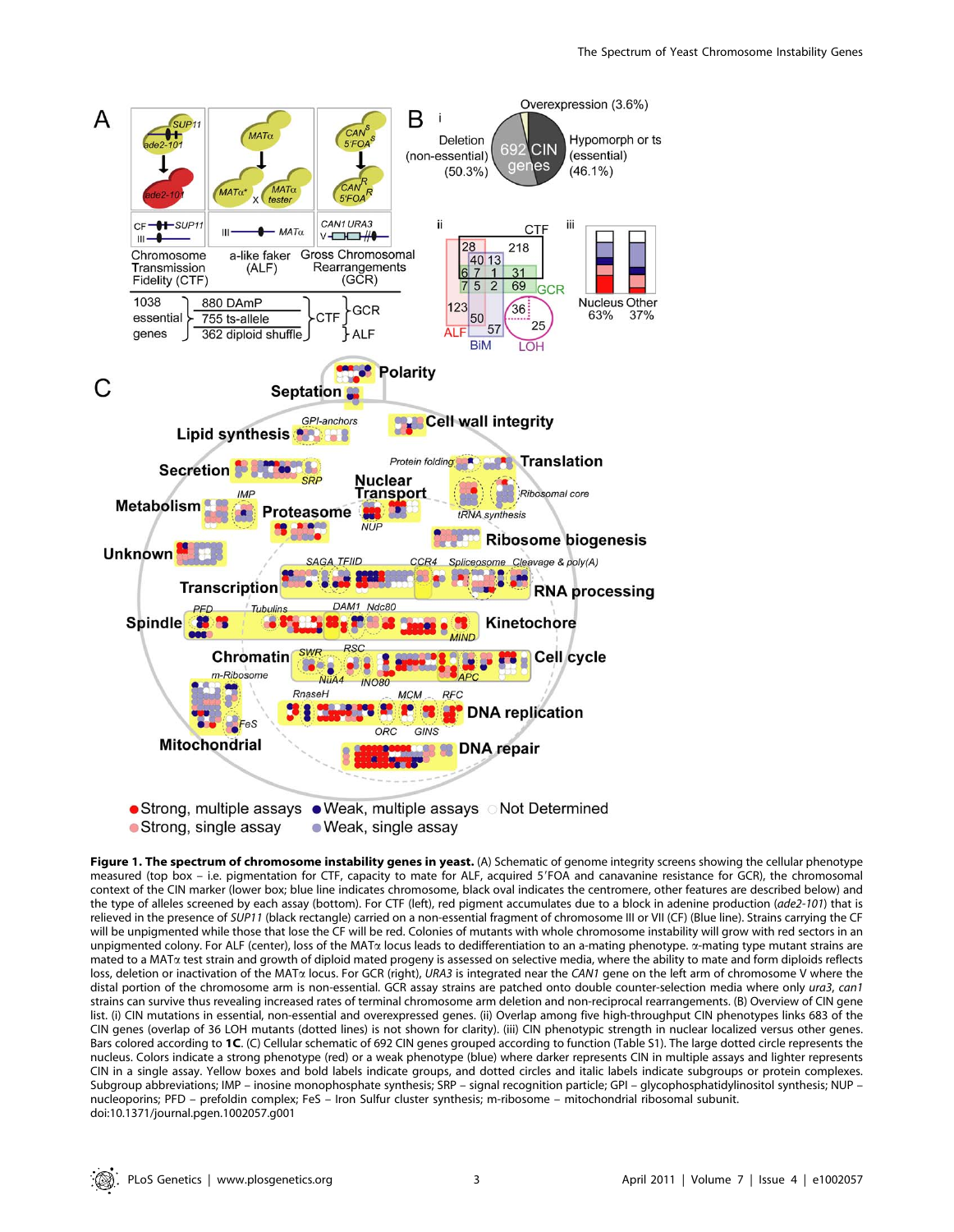enriched terms describe the cellular components (79 terms), biological processes (257 terms) and molecular functions (51 terms) that define CIN phenotypes in yeast. Figure 2A illustrates the network of enriched cellular pathways in the CIN gene list in the context of the GO hierarchy, colored by the calculated foldenrichment. Highlighted regions of the CIN-associated GO hierarchy illustrate some of the most enriched clusters of terms, especially DNA replication (Figure 2A I, II, V and VII), DNA repair (II, IV), mitotic chromosome segregation (III, VI) and transcription (VIII). Importantly, other less-predictable CIN pathways are also enriched; for example, the mRNA cleavage factor complex (GO:0005849, 4.3 fold), the proteasome (GO:0031597, 4.4 fold), and nuclear import (GO:0051170, 3 fold; Table S2).

As more tumor genomes are sequenced an important task will be associating particular somatic variants, among all the irrelevant, non-functional variants (i.e. passenger mutations) and causative variants (i.e. driver mutations), to particular cancer phenotypes, such as CIN. Since CIN is multigenic (i.e. mutation in one of many genes can lead to CIN) and the complete spectrum of human CIN



Figure 2. A constellation of GO-terms define CIN pathways and human CIN candidates. (A) Enriched GO terms representing cellular CIN pathways are plotted in the context of the GO-hierarchy. Blue coloration and node size increase with higher fold enrichment. Highlighted sections of the network are marked with roman numerals. (B) CIN gene orthologs and CIN-GO terms generate a partly overlapping candidate gene space. (C) Cross-referencing CIN candidate genes with the COSMIC database and the cancer gene census (CC) databases. Asterisk indicates significantly more mutated CIN-GO genes in COSMIC and CC than the population (Z-test of two proportions). doi:10.1371/journal.pgen.1002057.g002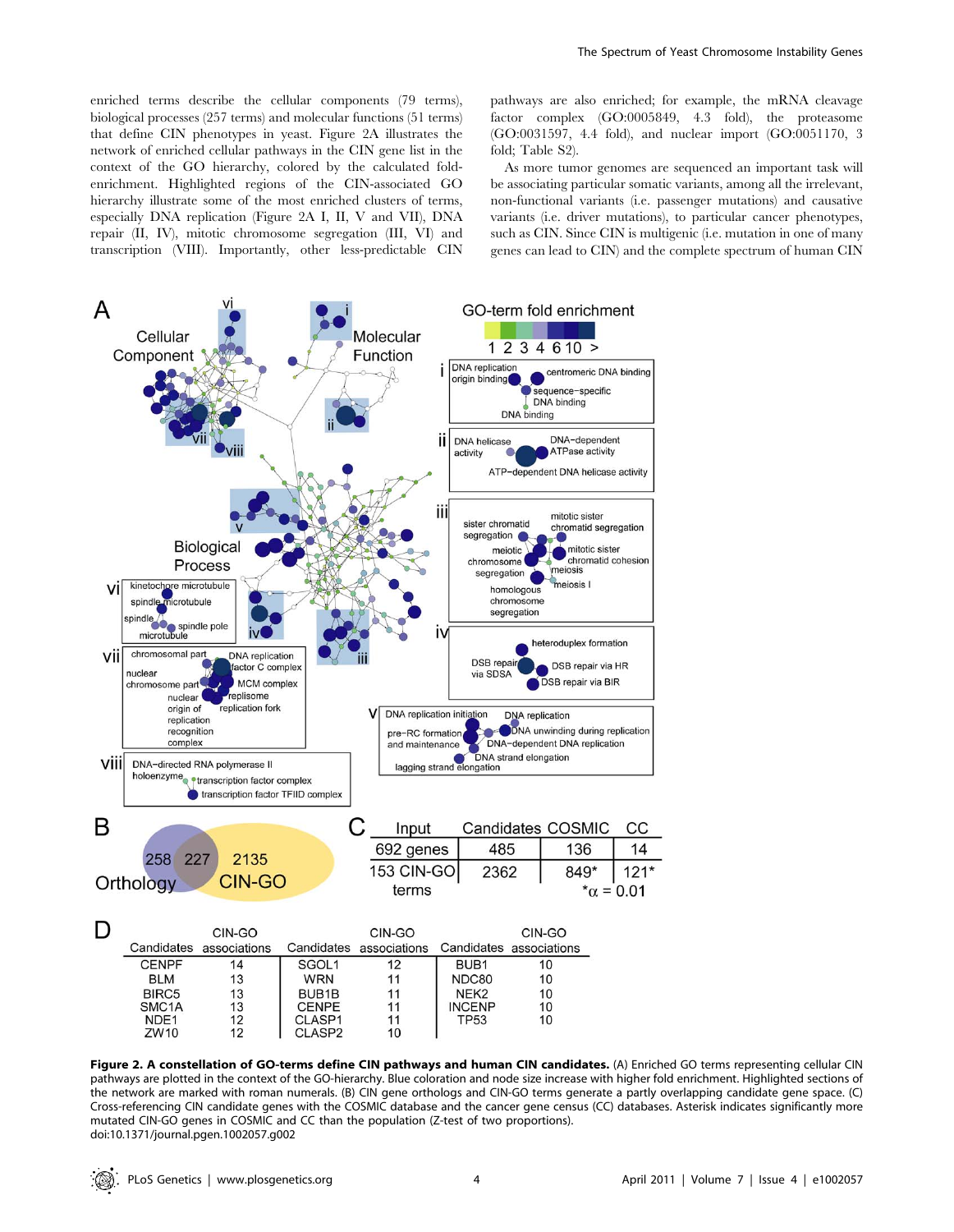genes is unknown, the CIN gene list described here could direct the search for CIN-associated variants within a tumor genome. To generate a list of human CIN candidates we compiled sequence orthologs, or in some cases functional orthologs, of the yeast CIN genes, providing a list of 485 human CIN candidates (Table S3). A complementary approach is to define conserved CIN pathways using CIN-associated GO terms (Figure 2, Table S2). This approach has the advantage of capturing genes that belong to known CIN pathways but are not necessarily conserved in yeast. While the CIN-GO terms in principle correspond to eukaryotic CIN pathways, analysis of the terms showed a less specific component that represented vague terms with a low total foldenrichment. To increase the stringency of this approach we set a cut-off of  $\geq$ 3-fold enrichment for cross-species comparison. In total 2362 human genes were linked to 153 of the CIN-associated GO terms through 4688 associations (Table S4). The orthology and GO-based human CIN candidate genes represent a partially overlapping sequence space for comparison with somatic mutation data (Figure 2B).

As more somatic variants are identified we anticipate the CIN candidate list serving as a filter to direct phenotypic studies, similar to previous candidate gene based studies (Barber et al., 2008). To assess the present status of this effort we queried the Catalogue of Somatic Mutations in Cancer (COSMIC) and the Cancer Gene Census (CC) with each set of CIN candidate genes [23,24]. This search identified 136 yeast CIN gene orthologs and 849 CIN-GO based CIN candidate genes with variants in COSMIC and proportionally fewer in the smaller CC dataset (Figure 2C). These mutated cancer genes appear in diverse cellular pathways many of which were not previously associated with CIN. Moreover, the GO-based CIN candidates retrieve significantly more mutated genes than would be expected at random  $(p<0.01;$  Figure 2C). Figure 2D shows the CIN candidates associated with 10 or more CIN-GO terms illustrating that this approach yields many known cancer genes (e.g. BLM, WRN, SMC1A, BUB1, TP53) [2,3].

# Telomere length defects in uncharacterized essential CIN genes

The CIN gene catalogue identifies a number of uncharacterized or poorly-characterized essential genes (Table S1). Since several of these genes have potential connections to telomeres we assayed telomere length in 20 poorly characterized essential CIN mutant strains. Preliminary southern blots of telomere length showed short telomeres for  $\text{tri-1}$ , asa1-1, and yor060c-1 and long telomeres for  $yhr122w-I$  relative to wildtype (WT) (Figure 3A). To confirm these observations we grew these strains at the highest permissive temperature and found reproducibly short or long telomere phenotypes, for the respective strains (Figure S1). While little is known about TTI1 and ASA1 and they exhibited only weak ALF phenotypes (i.e. 5- and 3-fold increase over wildtype respectively), we chose to focus on these genes because they are physically associated in S. cerevisiae and S. pombe in the context of a putative chromatin related complex called ASTRA [14]. In addition, Tti1p forms part of the TTT complex that, along with Tel2p and Tti2p, participates in a PIKK folding pathway which involves the Hsp90 molecular chaperone and the R2TP/prefoldin-like complex [16,18,25].

# ASTRA-associated 1 (ASA1) shares telomeric phenotypes with TTT complex mutants

The ASTRA complex contains seven subunits; Tel2p, Tti1p and Tti2p, which comprise the PIKK biogenesis complex TTT; the AAA ATPase complex Rvb1p/Rvb2p; the PIKK Tra1p and Asa1p [14,16,18,25]. Rvb1/2p and Tra1p are highly conserved from yeast to mammals and function in multiple discrete protein complexes [14,26]. The remaining ASTRA subunits are weakly conserved (Figure 3B) and all but ASA1 function in PIKK biogenesis [16,18]. A recent article links the TTT complex, through Tel2p, directly to Rvb1/2 and PIKK biogenesis in the context of the R2TP complex [15]. Therefore, the ASTRA complex may reflect the interaction of TTT, Rvb1/2 and a substrate protein, in this case the PIKK Tra1p [14]. Since the R2TP complex forms a separable functional unit with diverse cellular functions, we chose to focus on the TTT complex and Asa1.

Deletion of TTI2 has not been reported and we found that, like other TTT subunits, it is an essential gene (Figure S1). Using the diploid-shuffle method we generated tti2-ts alleles to complement our set of TTI1, TEL2 and ASA1 ts-alleles (Figure 3C) [5]. We found that all mutant alleles of TTT components and ASA1 had telomeres as short as a  $tell/\Delta$  control when passaged at a semipermissive temperature (Figure 3D). Given the role of the TTT complex in ATM/Tel1p biogenesis we assessed the levels of Tel1p in our mutant strains by western blot (Figure 3E). As expected yeast TTT loss of function mutants lead to Tel1p instability similar to TTT knockdowns in mammalian cells (Figure 3E) [16,18]. Remarkably, the asa1-1 allele has a similar reduction in Tel1p levels which is consistent with a common function being executed by the TTT complex and Asa1p. TEL1 is non-essential but its conserved paralog MEC1 is essential in yeast carrying a functional SML1 gene. However, deletion of SML1 did not ameliorate the tsphenotype of the TTT/Asa1 mutants consistent with previous observations for TEL2 mutants (Figure S1) [27]. Overall this data suggests that yeast TTT functions similarly to its mammalian counterpart in PIKK biogenesis and that ASA1 is a putative functional partner of TTT in PIKK biogenesis.

# High-resolution phenotypic profiling links TTT and ASA1 to TORC1 signaling

To generate an unbiased phenotypic profile of ASTRA mutants we performed synthetic genetic array (SGA) screens using tel2-15,  $\text{tri1-1}, \text{tri2-1}$  and  $\text{asal-1}$  as query genes. SGA compares the fitness of arrayed double mutant yeast strains, generated in highthroughput, to the corresponding array single mutants. This technique provides a digital colony size comparison that indicates potential genetic interactions between a query gene (i.e. an ASTRA ts-allele) and the arrayed mutant yeast deletion collection, DAmP allele collection or ts-allele collection [6,28,29]. Each screen yielded hundreds of genetic interactions including approximately 100 shared between at least two of the query genes (Table S5). The pattern of genetic interactions with the  $>5000$  array mutants represents a phenotypic profile of each query mutant that indicates functional consequences of the query mutation [28]. We used hierarchical clustering of the four SGA profiles to place them within the context of the global yeast genetic interaction network [29]. The TTT-Asa1 mutant SGA profiles clustered together within the global interaction network (Figure 4A). This coclustering is not an artifact of our in-house SGA screens because other profiles generated in our lab cluster elsewhere in the network according to their biological functions (data not shown). The SGA profiles support a view of TTT and ASA1 as a functionally cohesive unit, consistent with the reported physical assembly of these proteins across species [14,18]. Expanding the TTT-Asa1 cluster to show neighboring genes reveals multiple connections to TORC1 including direct components (e.g. TCO89, LST8), and downstream effectors (e.g. DAL81, URE2). In addition, a recent analysis of physical interactions of yeast kinases and phosphatases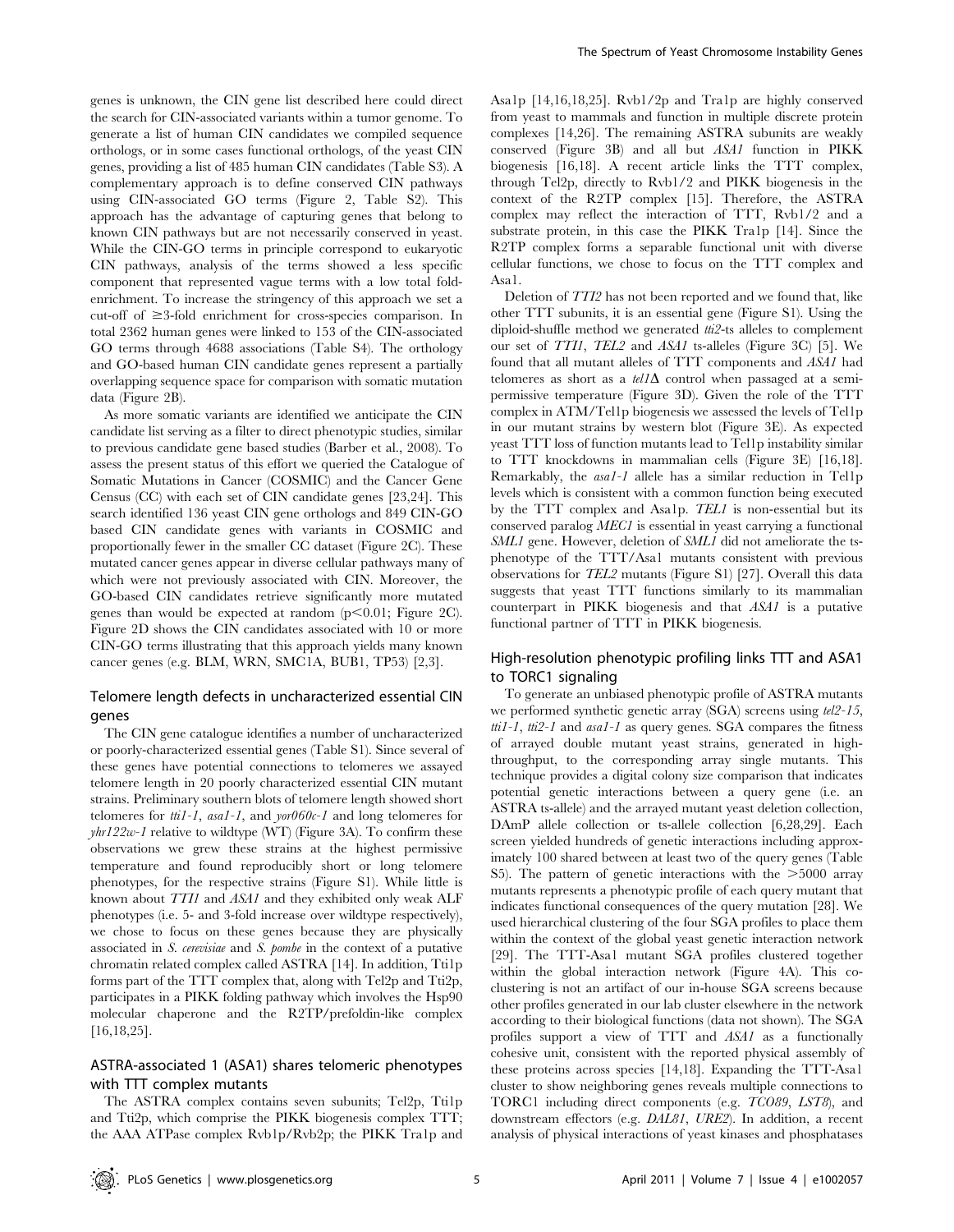

Figure 3. A screen for altered telomeres among poorly characterized essential CIN genes identifies components of ASTRA/TTT. (A) Southern blots of telomere length alterations in indicated mutants. 11 strains are shown, other strains screened had WT telomere length (data not shown). Telomeres are bright bands under 1.5 kb, control bands are seen at the top and bottom of the gel. Triangles indicate short (filled) or long (open) telomeres. (B) Conservation of ASTRA components from yeast to humans. (C) Temperature-sensitive growth of TTT subunit and ASA1 mutant alleles in spots of 10-fold serially diluted yeast cultures. (D) Southern blot of TTT-Asa1 telomere length as in (A). (E) Western analysis of 2xFLAG-Tel1p in the TTT-Asa1 ts-alleles including  $\alpha$ -Pgk1p blots as a loading control. doi:10.1371/journal.pgen.1002057.g003

place TORC1 at the center of a network involving the RTG1, 2, and 3 genes, which control a mitochondria to nucleus signaling cascade called the retrograde response, and components of the chromatin modifying complexes Swi/Snf and SAGA, many of which co-cluster with TTT-Asa1 (Indicated in Figure 4A) [30]. Interestingly, another PIKK, Tra1p, whose human ortholog appears to be affected by TTT, is a component of the SAGA complex, suggesting a possible connection between TTT and Tra1p in yeast [15,16,18]. This convergence of physical and genetic evidence strongly supports a role for TTT-Asa1 in the TORC1 pathway.

Like Tel1p and Mec1p, TOR kinases contain the PIKK domain and mTOR is a target of the TTT complex in mammalian cells [15,18,25,31]. Therefore, yeast TTT, and potentially ASA1, could directly affect TOR stability or function. Consistently, we found that the TTT-Asa1 mutant alleles were hypersensitive to the TORC1 inhibitor rapamycin (Figure 4B) and arrested in G1 when grown at a non-permissive temperature (Figure S2), similar to alleles of the essential TORC1 component KOG1 [32]. Additionally, deletion of TIP41, a downstream negative regulator of TORC1 signaling, improved the fitness of the sickest representative alleles,  $\text{til-1}$  and  $\text{asal-1}$ , at 30°C (Figure 4C) [33]. Moreover, we observed precocious nuclear localization of Gat1p-GFP, a TORC1 regulated transcription factor, in the TTT, ASA1 and KOG1 mutants under nutrient rich conditions, which maintain Gat1p in the cytosol of WT cells (Figure 4D) [34]. Together these data confirm that a defect in TORC1 signaling occurs in TTT and ASA1 mutants. Importantly, we find that the TTT and ASA1 ts-alleles, but not WT or kog1-1 cells, showed decreased levels of Tor1p by western blot (Figure 4E). This data distinguish ASA1 from other TORC1 pathway effectors (e.g. KOG1) and support its function alongside the TTT complex in regulating PIKK stability.

## Conclusions

Here we identified four telomere length regulators including mutant alleles of the yeast TTT complex and an associated factor, Asa1p, whose mutation phenocopies mutation of TTT [14,16,18].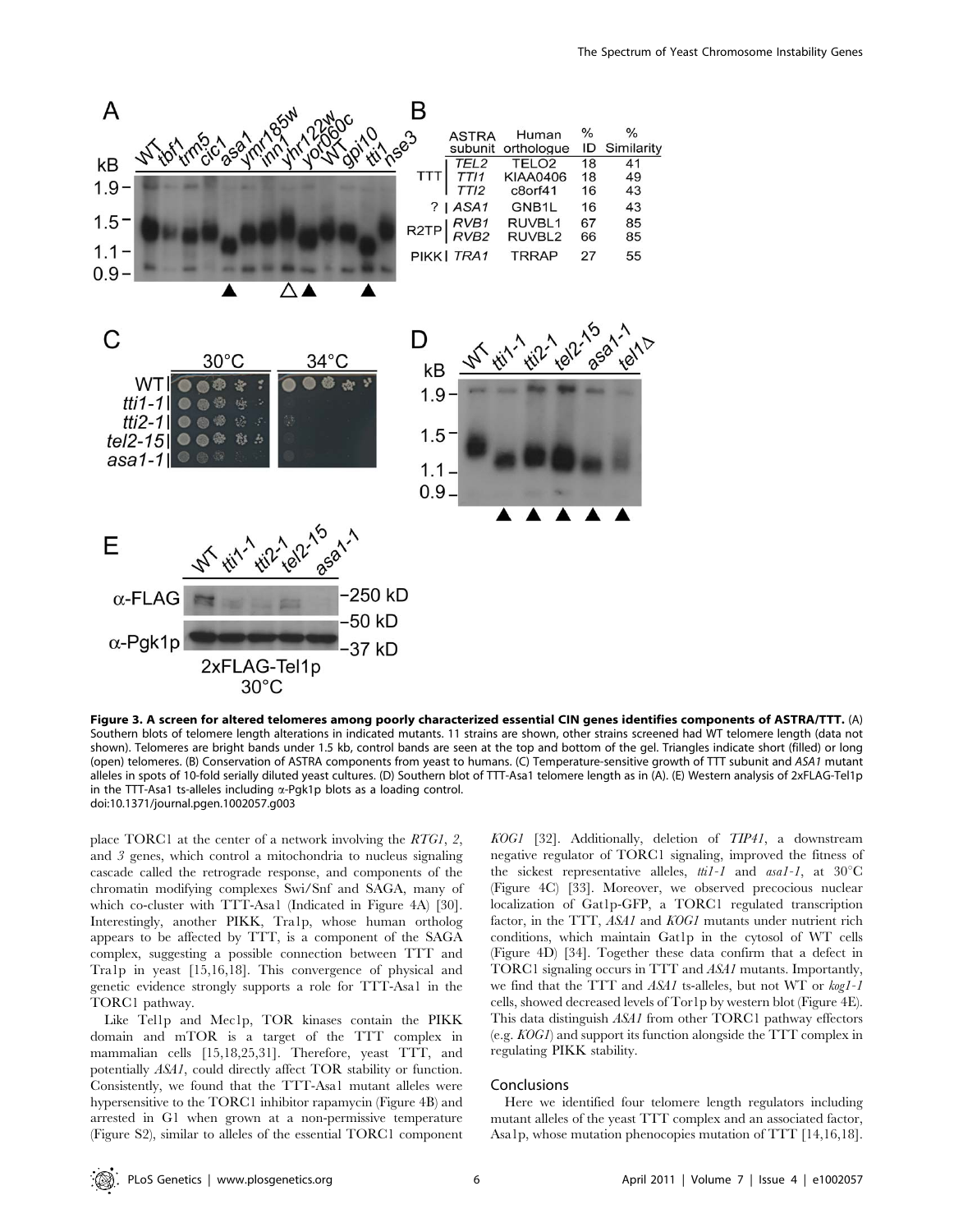

Figure 4. High-resolution phenotypic profiles link TTT and ASA1 to TORC1 function. (A) Hierarchical clustering of genome-wide SGA profiles for TTT and ASA1 ts-alleles with the global genetic interaction network [29]. Queries are grey and TORC1 components are yellow. (B) Dilution series of TTT-Asa1 ts-allele growth +/- the TORC1 inhibitor rapamycin. (C) Growth curve analysis of hypomorphic tti1-1 and asa1-1 alleles in congenic strains  $+/-$  TIP41. (D) Localization of Gat1-GFP in TTT-Asa1 mutants. Below the sample images a graph shows the mean proportion of cells with nuclear GFP +/- SEM (\* = p<0.01 compared to WT; tti2-1 not done). (E) Western blot analysis of 3xHA-Tor1p in the TTT-Asa1 ts-alleles including  $\alpha$ -Pgk1p blots as a loading control. doi:10.1371/journal.pgen.1002057.g004

Our data link yeast TTT and Asa1p to PIKKs, especially TORC1, consistent with a role in PIKK stability/biogenesis (Figure 3 and Figure 4). The data for yeast TTT are consistent with the current model for mammalian TTT function as a PIKK assembly scaffold [15], while conservation of ASA1 to mammals is unclear (i.e. the distant ortholog GNB1L is not characterized). CIN in the TTT mutants is unlikely to be due to TORC1 defects since other TORC1 components do not appear in the CIN gene list. Instead, the shortened telomeres likely associated with loss of Tel1p, are a probable cause of CIN in the TTT-ASA1 mutants. Alternatively, another PIKK, such as the DNA damage responsive ATR ortholog, Mec1p, or the histone acetyltransferase component Tra1p could be affected by TTT mutation and lead to genome instability. A complete description of the TTT substrate repertoire, its relationship to CIN, its molecular architecture and its interactions with cellular signals, chaperones and PIKKs remains to be elucidated.

CIN is an important process in oncogenesis and may represent a weakness relative to normal cells that can be exploited for tumor therapy. Indeed, some current anti-tumor therapies act as DNA damaging agents or mitotic spindle inhibitors which could induce a toxic amount of genome instability in the already sensitized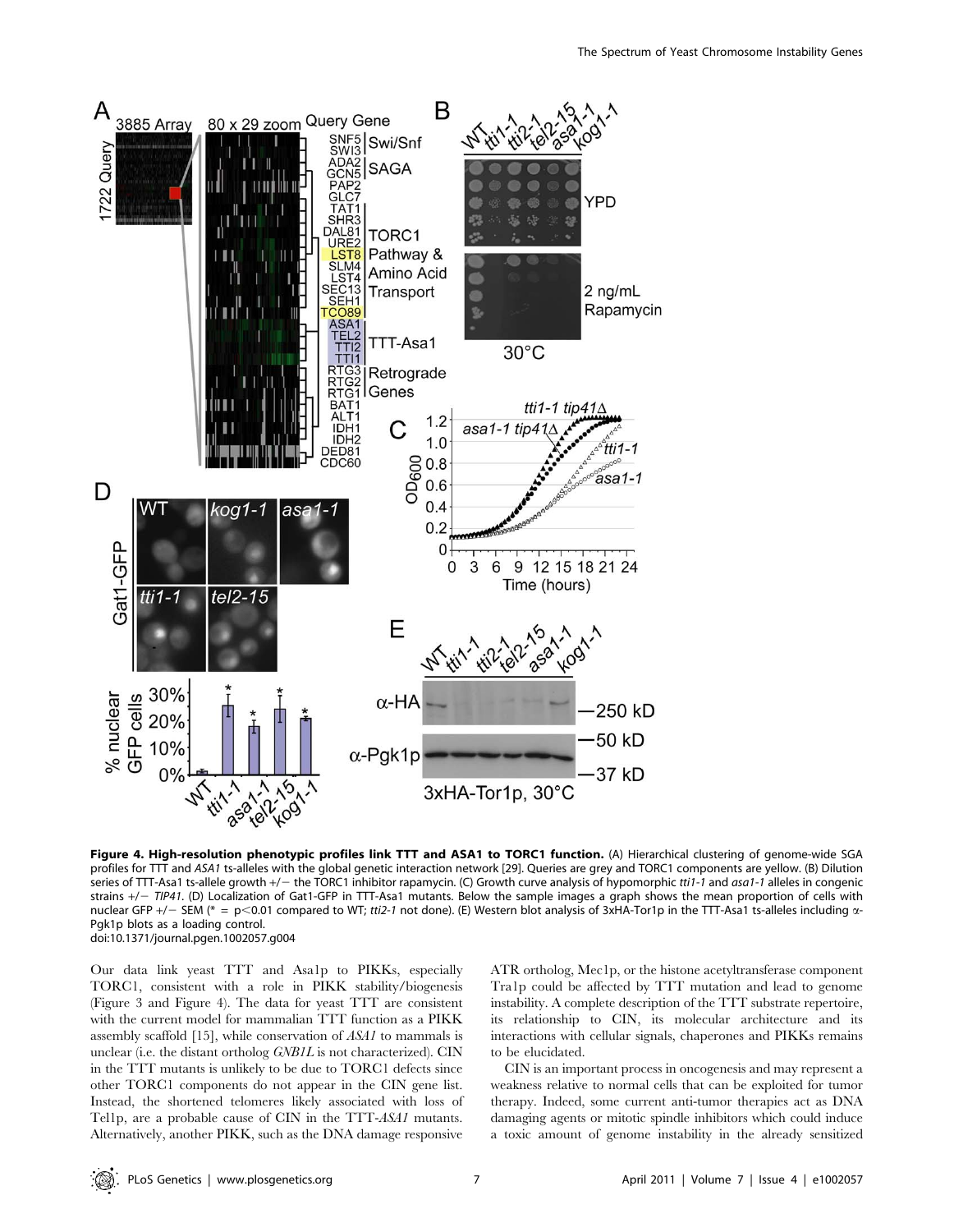tumor cell. Our goal in this study was to create a framework beginning in a simple model organism that facilitates the search for CIN-associated variants in cancer via cross species candidate genes. The CIN gene catalogue creates complementary lists of human CIN candidate genes based on direct orthology and enriched CIN GO terms. In the coming decade, a huge number of tumor genome sequences will be produced via next-generation sequencing. Functional analyses like the one described here can be continually cross-referenced to mutational data to generate candidate genes which are potentially responsible for CIN in tumors. These candidates already hint at functional relevance for numerous observed somatic mutations in cancer (Tables S3 and S4). The task of directly testing the function of human variants is immense and will require a large effort from the community.

## Materials and Methods

See also Text S1.

#### Yeast strains and growth

Table S6 is a list of yeast strains and plasmids used. Yeast was grown in rich media at  $30^{\circ}$ C unless otherwise stated. Plasmid bearing strains were grown in synthetic complete (SC) media lacking the appropriate nutrient. For spot assays, an identical optical density (OD) of cells was serially diluted ten-fold and spotted on the indicated plate at the indicated temperature for 72 hours. Growth curves were performed as described [35]. Briefly, logarithmic phase cultures were diluted to and OD of 0.05 in a 96 well plate in triplicate and grown for 24 hours in a TECAN M200 plate reader at  $30^{\circ}$ C. Figure 4C shows the middle curve of the three replicates for each strain. None of the TTT-ASA1 ts-alleles were able to grow at the non-permissive temperature of  $37^{\circ}$ C, regardless of whether  $TIP41$  was deleted (unpublished observation).

#### Synthetic Genetic Array and CIN screens

SGA was performed using a Singer RoToR essentially as described [28] and was also used to introduce the appropriate chromosomal markers for the CTF (i.e ade2-101::NatMX and CFIII or CFVII {URA3, SUP11}) and GCR (i.e.  $pi/1\Delta::HygMX$ and hxt13::URA3) reporter strains [12,13]. Clustering of genetic interaction profiles was done for genes and arrays by average linkage using Cluster 3.0 [36] and viewed with Java TreeView.

Patches of the CAN1, URA3, GCR assay strains were replicated to media containing canavanine and  $5'FOA$  at  $30^{\circ}C$  to screen for GCR exactly as described [12]. CTF screening of ts-alleles was done by streaking CF containing strains onto SC media with 20% the normal amount of adenine exactly as described in [13]. Due to the temperature sensitivity, CTF assay strains were tested in an iterative fashion with respect to temperature. Beginning at  $30^{\circ}$ C, strains were deemed CTF, wildtype or inviable. Inviable strains were re-tested at  $25^{\circ}$ C, CTF strains were put aside as putative hits, and wildtype strains were retested at  $34^{\circ}$ C. The process was repeated with the  $34^{\circ}$ C strains at  $37^{\circ}$ C for wildtype strains and  $32^{\circ}$ C for inviable strains. All the CTF positive strains from any temperature were retested in three independent experiments and a qualitative strength designation assigned as described [13]. Independently generated fragments of chromosome III and VII were tested for each CTF assay strain [13,19]. Screening of DAmP alleles for CTF was conducted at  $30^{\circ}$ C. The ALF screen was performed as described in [13] except that the 1  $\text{cm}^2$ patches of each mutant strain were mated to the MATa test strain at  $25^{\circ}$ C,  $30^{\circ}$ C and  $34^{\circ}$ C to explore a range of semi-permissive temperatures.

## Databases and GO enrichment

Enriched GO terms were calculated at (http://go.princeton. edu/cgi-bin/GOTermFinder) using the hypergeometric distribution to define enriched terms. Terms (downloaded September 28<sup>th</sup>  $2010$ ) with a p $\leq 0.05$  after Bonferroni correction were considered enriched (Table S2). Human CIN candidate genes were compared to tumor mutations found in the COSMIC database (version 49) [23] and the Cancer Gene Census [25]. The data was obtained from the Wellcome Trust Sanger Institute Cancer Genome Project web site, http://www.sanger.ac.uk/genetics/CGP.

#### Telomere length analysis

Telomere length was determined essentially as described [37] except that the probes and ladder were labeled with digoxigenin (DIG) and detected with anti-DIG antibodies according to manufacturers instructions (DIG High Prime DNA Labeling and Detection Starter Kit II; Roche). Mutants for telomere length analysis were chosen primarily based on www.yeastgenome.org descriptions including ''Protein of Unknown Function'', and with ''putative'' or ''potential'' functions.

#### Microscopy

Logarithmic Gat1-GFP expressing cultures were grown in SC media and shifted to  $37^{\circ}$ C for three hours. Live cells were mounted on concanavalin A coated slides and imaged with the GFP filter set (500 ms exposure) using a Zeiss axioscop and Metamorph software (Molecular Devices) essentially as described [38]. Images were analyzed using Image J (http://rsbweb.nih. gov/ij/index.html). Experiments were repeated in triplicate and the proportion of cells with nuclear staining was counted for at least 100 cells from each experiment.

## Western blotting

Logarithmic cultures at  $25^{\circ}$ C were shifted to the indicated temperature for 5 hours and harvested by centrifugation (4000  $\times$ g, 2 min). Cell pellets were washed with H<sub>2</sub>O and resuspended in lysis buffer at  $4^{\circ}$ C for glass bead lysis (50 mM Tris-Cl pH 7.8, 150 mM NaCl, 1.5 mM Mg Acetate, 10% Glycerol, 0.5% Triton X-100, 1 mM DTT, 10 mM Na PPi,  $5 \text{ mM}$  EDTA,  $0.1 \text{ mM}$  NaVO<sub>4</sub>,  $5 \text{ mM}$  NaF,  $1 \times$  complete protease inhibitor (Roche). Cell lysate was centrifuged  $(10000 \times g, 5 \text{ min})$  and the supernatant retained. Equal amounts of protein (quantified by Bradford Assay reagent, Bio-Rad) were run on SDS-PAGE gels (10% for Pgk1p, 6% for Tel1p or Tor1p), transferred to nitrocellulose membranes and probed with the indicated antibodies.

#### Supporting Information

Figure S1 Confirmation and additional TTT and ASA1 mutant phenotypes. (A) Confirmation of telomere length phenotypes for the four uncharacterized CIN ts-alleles. Ts-alleles were grown at the indicated temperature on YPD plates through three passages before blotting for telomere length. (B) TTI2 is an essential gene. The  $TTI2$  open reading frame  $(TJR136c)$  was disrupted in diploid yeast with a URA3 or KanMX (not shown) cassette. Shown are the haploid progeny of dissected spores from a  $\text{tri2}\Delta$ :: $\text{URA3}/\text{T}$ heterozygote. All viable spores were ura-, circles denote where the presumptive URA+, TTI2 knockout spores, were placed. (C) SML1 deletion has no effect on the temperature sensitivity of tel2-15, tti1-1, tti2-1 and asa1-1 strains. Equal ODs of indicated strains were spotted as ten-fold serial dilutions at the indicated temperatures and visualized after 3 days growth.

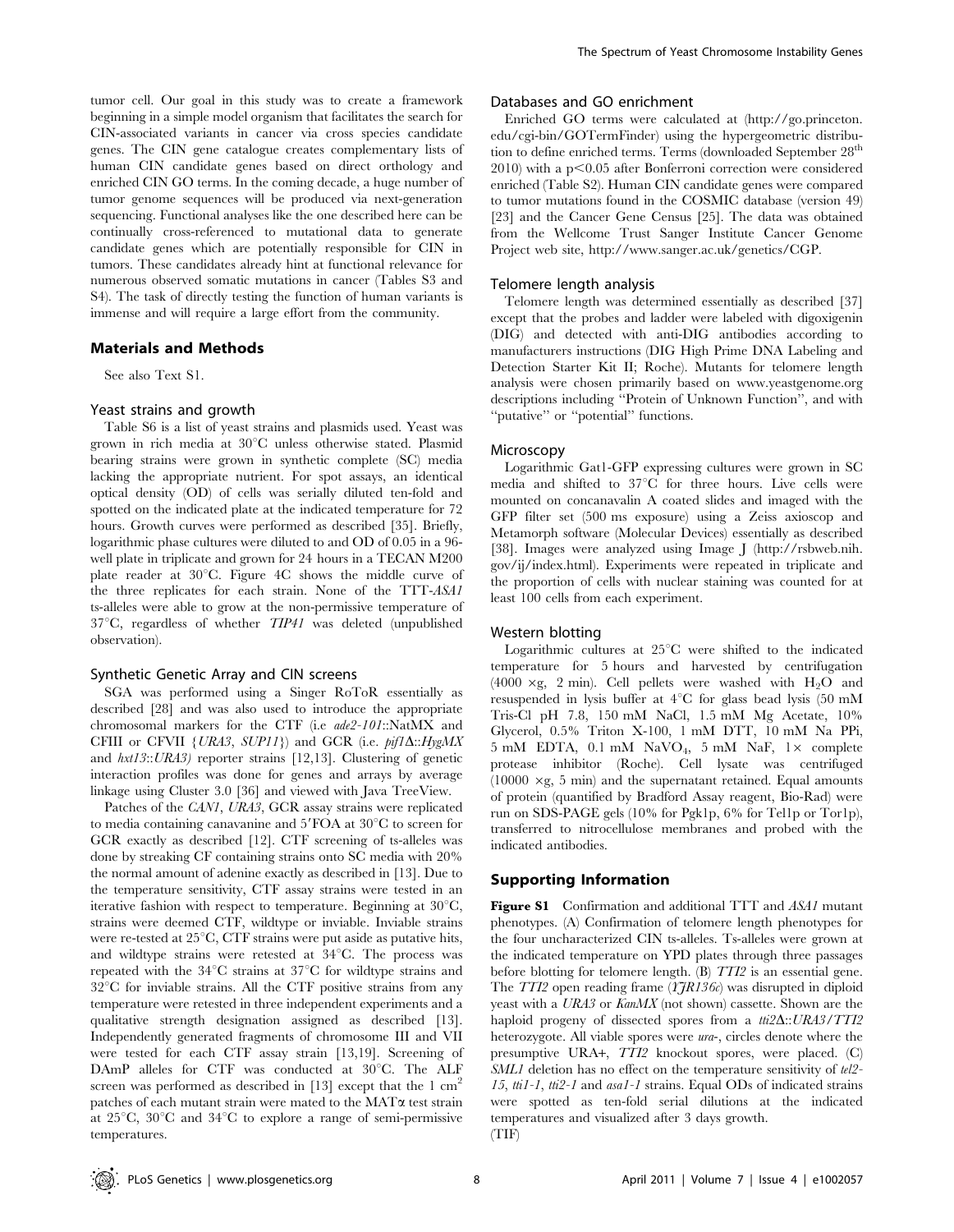Figure S2 G1 cell cycle arrest of TTT and ASA1 mutant alleles. The DNA content of indicated strains, harvested from logarithmic phase cultures at  $25^{\circ}$ C or shifted to  $37^{\circ}$ C for 5 hours, was compared using FACS profiles. TORC1 signaling senses the nutrient status of cells and controls exit from G1 [39]. Therefore the kog1-1 ts-allele (KOG1 is an essential TORC1 component) is included as a control. (TIF)

Table S1 Yeast CIN gene master list including this study and literature.

(XLS)

Table S2 Enriched gene ontology terms associated with complete CIN gene list.

(XLS)

Table S3 Human orthologs of CIN genes and tumor associated mutations.

(XLS)

Table S4 Gene ontology based CIN candidate genes and there mutational spectrum in cancer. (XLS)

## References

- 1. Cahill DP, Kinzler KW, Vogelstein B, Lengauer C (1999) Genetic instability and darwinian selection in tumors. Trends Cell Biol 9: M57–60.
- 2. Schvartzman JM, Sotillo R, Benezra R (2010) Mitotic chromosomal instability and cancer: mouse modelling of the human disease. Nat Rev Cancer 10: 102–115.
- 3. Barber TD, McManus K, Yuen KW, Reis M, Parmigiani G, et al. (2008) Chromatid cohesion defects may underlie chromosome instability in human colorectal cancers. Proc Natl Acad Sci USA 105: 3443–3448.
- 4. Paulsen RD, Soni DV, Wollman R, Hahn AT, Yee MC, et al. (2009) A genomewide siRNA screen reveals diverse cellular processes and pathways that mediate genome stability. Mol Cell 35: 228–239.
- 5. Ben-Aroya S, Coombes C, Kwok T, O'Donnell KA, Boeke JD, et al. (2008) Toward a comprehensive temperature-sensitive mutant repository of the essential genes of Saccharomyces cerevisiae. Mol Cell 30: 248–258.
- 6. Breslow DK, Cameron DM, Collins SR, Schuldiner M, Stewart-Ornstein J, et al. (2008) A comprehensive strategy enabling high-resolution functional analysis of the yeast genome. Nat Methods 5: 711–718.
- 7. Kanemaki M, Sanchez-Diaz A, Gambus A, Labib K (2003) Functional proteomic identification of DNA replication proteins by induced proteolysis in vivo. Nature 423: 720–724.
- 8. Mnaimneh S, Davierwala AP, Haynes J, Moffat J, Peng WT, et al. (2004) Exploration of essential gene functions via titratable promoter alleles. Cell 118: 31–44.
- 9. Andersen MP, Nelson ZW, Hetrick ED, Gottschling DE (2008) A genetic screen for increased loss of heterozygosity in Saccharomyces cerevisiae. Genetics 179: 1179–1195.
- 10. Ben-Aroya S, Agmon N, Yuen K, Kwok T, McManus K, et al. (2010) Proteasome nuclear activity affects chromosome stability by controlling the turnover of Mms22, a protein important for DNA repair. PLoS Genet 6: e1000852. doi:10.1371/journal.pgen.1000852.
- 11. Kanellis P, Gagliardi M, Banath JP, Szilard RK, Nakada S, et al. (2007) A screen for suppressors of gross chromosomal rearrangements identifies a conserved role for PLP in preventing DNA lesions. PLoS Genet 3: e134. doi:10.1371/journal.pgen.0030134.
- 12. Smith S, Hwang JY, Banerjee S, Majeed A, Gupta A, et al. (2004) Mutator genes for suppression of gross chromosomal rearrangements identified by a genomewide screening in Saccharomyces cerevisiae. Proc Natl Acad Sci USA 101: 9039–9044.
- 13. Yuen KW, Warren CD, Chen O, Kwok T, Hieter P, et al. (2007) Systematic genome instability screens in yeast and their potential relevance to cancer. Proc Natl Acad Sci USA 104: 3925–3930.
- 14. Shevchenko A, Roguev A, Schaft D, Buchanan L, Habermann B, et al. (2008) Chromatin Central: towards the comparative proteome by accurate mapping of the yeast proteomic environment. Genome Biol 9: R167.
- 15. Horejsı´ Z, Takai H, Adelman CA, Collis SJ, Flynn H, et al. (2010) CK2 phospho-dependent binding of R2TP complex to TEL2 is essential for mTOR and SMG1 stability. Mol Cell 39: 839–850.
- 16. Hurov KE, Cotta-Ramusino C, Elledge SJ (2010) A genetic screen identifies the Triple T complex required for DNA damage signaling and ATM and ATR stability. Genes Dev 24: 1939–1950.
- 17. Izumi N, Yamashita A, Iwamatsu A, Kurata R, Nakamura H, et al. (2010) AAA+ proteins RUVBL1 and RUVBL2 coordinate PIKK activity and function in nonsense-mediated mRNA decay. Sci Signal 3: ra27.

Table S5 SGA results for TTT and ASA1 ts-alleles. (XLS)

Table S6 Yeast strains and plasmids used in this study. (XLS)

Text S1 Expanded description of methods specific to supporting information and to support the main text Materials and Methods. (DOC)

#### Acknowledgments

We thank Y. Jiang and T. Cooper for plasmids, C. Greider for strains, and B. Young for technical assistance.

#### Author Contributions

Conceived and designed the experiments: PCS PH. Performed the experiments: PCS MSB TS-P SS PS MK. Analyzed the data: PCS PS KM PH. Contributed reagents/materials/analysis tools: ZL SB-A. Wrote the paper: PCS PH.

- 18. Takai H, Xie Y, de Lange T, Pavletich NP (2010) Tel2 structure and function in the Hsp90-dependent maturation of mTOR and ATR complexes. Genes Dev 24: 2019–2030.
- 19. Spencer F, Gerring SL, Connelly C, Hieter P (1990) Mitotic chromosome transmission fidelity mutants in Saccharomyces cerevisiae. Genetics 124: 237–249.
- 20. Daniel JA, Keyes BE, Ng YP, Freeman CO, Burke DJ (2006) Diverse functions of spindle assembly checkpoint genes in Saccharomyces cerevisiae. Genetics 172: 53-65.
- 21. Ouspenski II, Elledge SJ, Brinkley BR (1999) New yeast genes important for chromosome integrity and segregation identified by dosage effects on genome stability. Nucleic Acids Res 27: 3001–3008.
- 22. Veatch JR, McMurray MA, Nelson ZW, Gottschling DE (2009) Mitochondrial dysfunction leads to nuclear genome instability via an iron-sulfur cluster defect. Cell 137: 1247–1258.
- 23. Forbes SA, Tang G, Bindal N, Bamford S, Dawson E, et al. (2010) COSMIC (the Catalogue of Somatic Mutations in Cancer): a resource to investigate acquired mutations in human cancer. Nucleic Acids Res 38: D652–657.
- 24. Futreal PA, Coin L, Marshall M, Down T, Hubbard T, et al. (2004) A census of human cancer genes. Nat Rev Cancer 4: 177–183.
- 25. Kaizuka T, Hara T, Oshiro N, Kikkawa U, Yonezawa K, et al. (2010) Tti1 and Tel2 are critical factors in mammalian target of rapamycin complex assembly. J Biol Chem 285: 20109–20116.
- 26. Huen J, Kakihara Y, Ugwu F, Cheung KL, Ortega J, et al. (2010) Rvb1-Rvb2: essential ATP-dependent helicases for critical complexes. Biochem Cell Biol 88: 29–40.
- 27. Anderson CM, Korkin D, Smith DL, Makovets S, Seidel JJ, et al. (2008) Tel2 mediates activation and localization of ATM/Tel1 kinase to a double-strand break. Genes Dev 22: 854–859.
- 28. Tong AH, Lesage G, Bader GD, Ding H, Xu H, et al. (2004) Global mapping of the yeast genetic interaction network. Science 303: 808–813.
- 29. Costanzo M, Baryshnikova A, Bellay J, Kim Y, Spear ED, et al. (2010) The genetic landscape of a cell. Science 327: 425–431.
- 30. Breitkreutz A, Choi H, Sharom JR, Boucher L, Neduva V, et al. (2010) A global protein kinase and phosphatase interaction network in yeast. Science 328: 1043–1046.
- 31. Takai H, Wang RC, Takai KK, Yang H, de Lange T (2007) Tel2 regulates the stability of PI3K-related protein kinases. Cell 131: 1248–1259.
- 32. Loewith R, Jacinto E, Wullschleger S, Lorberg A, Crespo JL, et al. (2002) Two TOR complexes, only one of which is rapamycin sensitive, have distinct roles in cell growth control. Mol Cell 10: 457–468.
- 33. Jacinto E, Guo B, Arndt KT, Schmelzle T, Hall MN (2001) TIP41 interacts with TAP42 and negatively regulates the TOR signaling pathway. Mol Cell 8: 1017–1026.
- 34. Tate JJ, Cooper TG (2008) Formalin can alter the intracellular localization of some transcription factors in Saccharomyces cerevisiae. FEMS Yeast Res 8: 1223–1235.
- 35. McLellan J, O'Neil N, Tarailo S, Stoepel J, Bryan J, et al. (2009) Synthetic lethal genetic interactions that decrease somatic cell proliferation in Caenorhabditis elegans identify the alternative RFC CTF18 as a candidate cancer drug target. Mol Biol Cell 20: 5306–5313.
- 36. de Hoon MJL, Imoto S, Nolan J Miyano S (2004) Open Source Clustering Software. Bioinformatics 20: 1453–1454.
- 37. Ungar L, Yosef N, Sela Y, Sharan R, Ruppin E, et al. (2009) A genome-wide screen for essential yeast genes that affect telomere length maintenance. Nucleic Acids Res 37: 3840–3849.